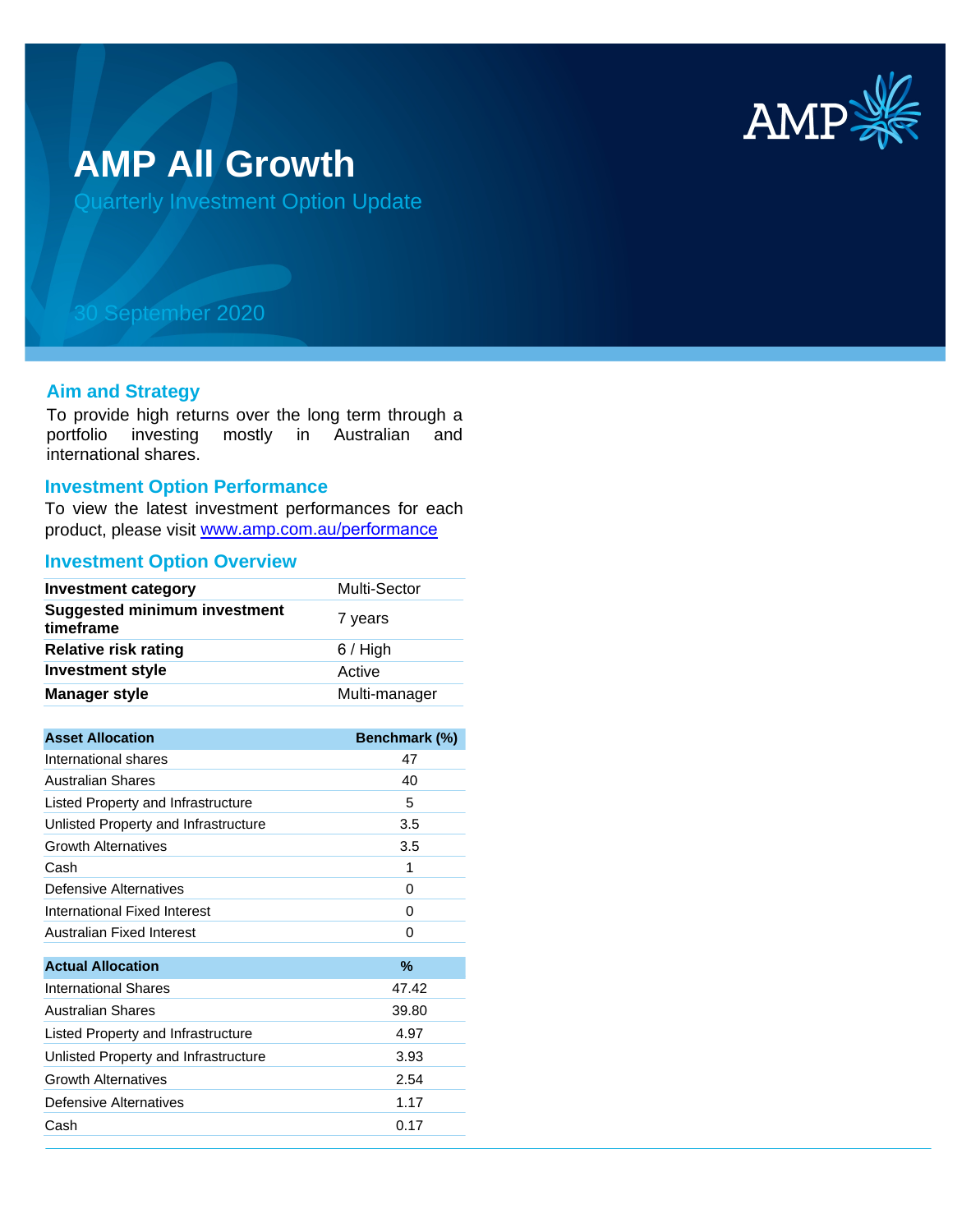## **Fund Performance**

The option delivered a positive return over the September quarter, building on the strong gains of the June quarter. Outperformance against the benchmark (before fees) over the quarter was primarily achieved by taking advantage of the strong performance of global markets with a slight overweight. The option has maintained its strong relative performance, remaining ahead of median across most key timeframes.

While many economies entered a recession, July and August saw share markets rally. Buoyed by strong growth in the US technology sector and sustained monetary and fiscal policy stimulus, domestic and international shares positions generated strong returns. However, by September markets began to diverge as fears of a 'second wave' of COVID-19 and renewed lockdowns dampened investor sentiment. Overall, the S&P/ASX 200 index ended the quarter down -0.4% while the MSCI World ex Australia index closed up 6.9% (in local currency terms). Within the option however, strong stock selection in both Australian and developed international shares exposures boosted returns, leading to outperformance against indexes. Furthermore, allocations to emerging markets also added to relative returns, largely driven by significant gains in Asian market exposures.

Returns from private equity, direct property and infrastructure were broadly flat as the impact of COVID-19 continued to depress valuations. The performance of absolute return strategies was similarly mixed.

Looking ahead, the final quarter of the year is poised to be eventful for markets. We expect continued volatility with several major events on the horizon, including: (i) the US election; (ii) uncertainty surrounding further monetary and fiscal stimulus; and (iii) [hopefully positive] news on a vaccine and/or improved therapeutics for COVID-19. We remain acutely aware that valuations are being tested throughout North America in several sectors (such as information technology and communications) and may revert should sentiment wane, which would add further volatility towards calendar year end. As such, we remain confident that an active approach, with a focus on diversification across asset classes to assist in risk mitigation, is advantageous going into this period. Consequently, we continue to target a broadly neutral allocation, including exposures to unlisted and alternative strategies, which act as important diversifiers to our listed securities.

### **Market Review**

Global equities rose during most of the quarter as the balance of data and economic expectations was initially viewed positively and on hopes that a COVID-19 vaccine might be available in a compressed timeframe. However, by quarter end, global equity markets suffered a pullback, led by the technology sector which later broadened to other sectors. Energy was also impacted as the oil price pulled back. For COVID-19, conditions and outlook remained uncertain. The global death count from the pandemic has now exceeded the one million mark.

Escalating tensions between the US and China have also elevated uncertainty. The US has rejected China's territorial claims to the South China Sea and has ended Hong Kong's special trade status with the US, requesting support in its stance from its allies. The US administration has also moved to put restrictions on some Chinese companies operating in the US, including TikTok and WeChat, although the US courts have moderated some of these decisions.

In the US, there is likely to be further downward pressure on the US dollar as quantitative easing measures continue to ramp up. An ongoing US dollar retracement would be consistent with improving global growth relative to that in the US and the US Federal Reserve's aggressive quantitative easing programme, which is significantly increasing the supply of US dollars.